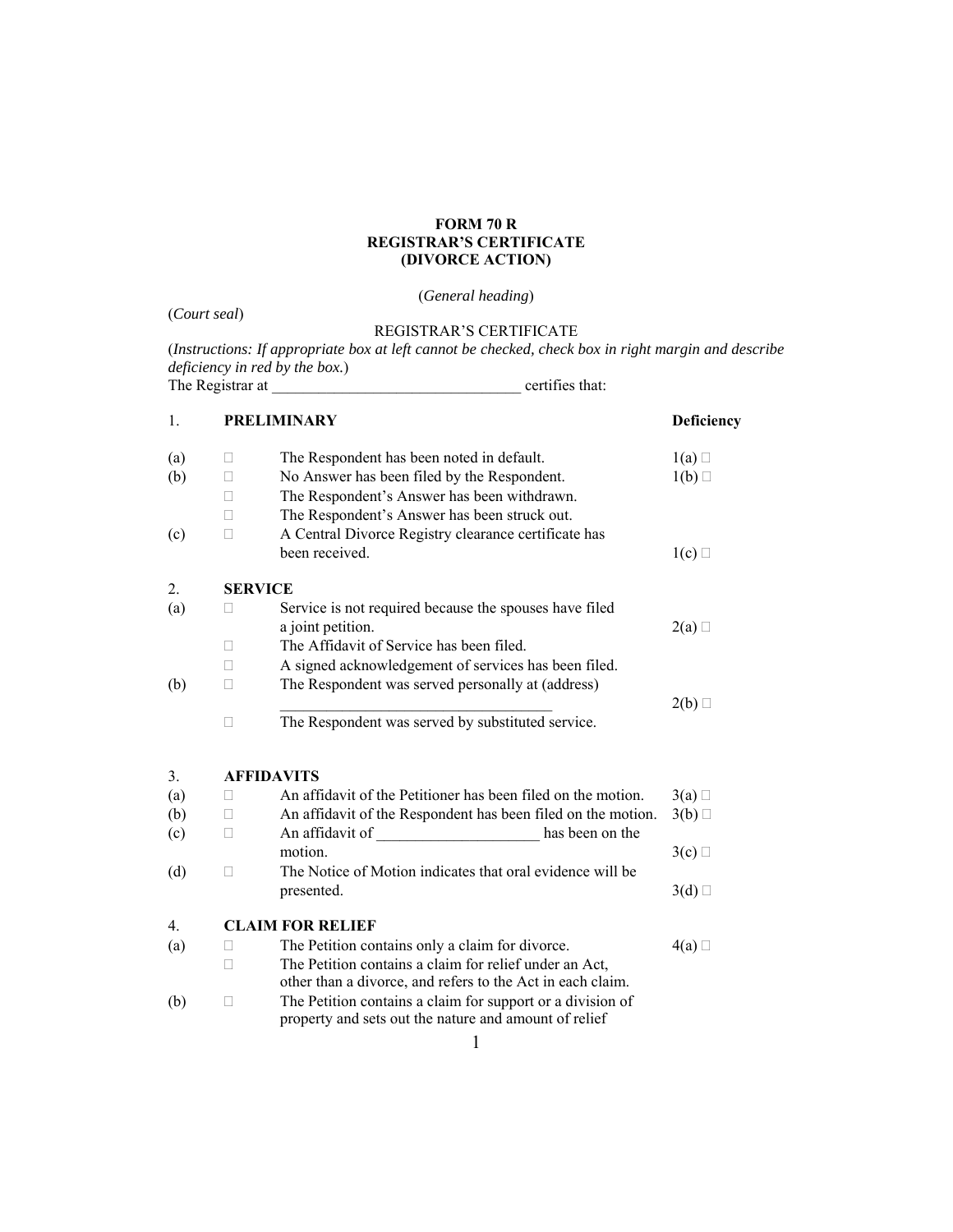| (c) | claimed and the amount of support claimed for each<br>dependent.<br>The Petition contains a claim for inclusion of terms of a<br>□     | 4(b)                                                                      |  |  |
|-----|----------------------------------------------------------------------------------------------------------------------------------------|---------------------------------------------------------------------------|--|--|
|     | separation agreement of previous court order and refers<br>to the specific provisions to be included.                                  | 4(c)                                                                      |  |  |
| 5.  | <b>GROUNDS FOR DIVORCE</b><br>The Petition claims divorce on this ground of                                                            |                                                                           |  |  |
| (a) | □<br>Affidavit was sworn at least one year after that date.                                                                            | 5(a)                                                                      |  |  |
| (b) | adultery<br>П                                                                                                                          | 5(b)                                                                      |  |  |
| (c) | cruelty<br>$\Box$                                                                                                                      | 5(c)                                                                      |  |  |
| 6.  | <b>PROOF OF MARRIAGE</b>                                                                                                               |                                                                           |  |  |
| (a) | $\Box$<br>has been filed, and particulars correspond to those in the                                                                   | A certificate of marriage or equivalent thereof from another jurisdiction |  |  |
|     | Petition.                                                                                                                              | 6(a)                                                                      |  |  |
| (b) | The Petition states that it is impossible to obtain a<br>П<br>certificate of marriage or equivalent thereof from another jurisdiction, |                                                                           |  |  |
|     | and the Affidavit gives the date and place of marriage.                                                                                | 6(b)                                                                      |  |  |
| 7.  | <b>RESIDENCE</b>                                                                                                                       |                                                                           |  |  |
|     | The Petition indicates that the                                                                                                        | $7\Box$                                                                   |  |  |
|     | petitioner<br>П                                                                                                                        |                                                                           |  |  |
|     | respondent<br>$\mathbf{L}$                                                                                                             |                                                                           |  |  |
|     | has resided in Prince Edward Island since<br>a period of at least one year before the Petition was issued.                             |                                                                           |  |  |
| 8.  | <b>CHILDREN</b>                                                                                                                        |                                                                           |  |  |
| (a) | There are children of the marriage.<br>П                                                                                               |                                                                           |  |  |
|     | There are no children of the marriage.<br>П                                                                                            |                                                                           |  |  |
| (b) | The Director of Child Protection has not intervened.<br>П                                                                              | 8(b)                                                                      |  |  |
|     | The Family Court Counsellor has filed a report.<br>П                                                                                   |                                                                           |  |  |
|     | There has been no child advocate appointed.<br>П<br>There has been no counsel appointed for the child.<br>П                            |                                                                           |  |  |
|     | The Office of the Children's Lawyer has intervened.<br>П                                                                               |                                                                           |  |  |
|     |                                                                                                                                        |                                                                           |  |  |
| 9   | <b>OTHER COURT PROCEEDINGS OR ORDERS</b>                                                                                               |                                                                           |  |  |
| (a) | Family law proceedings or orders have been identified<br>П                                                                             | 9(a)                                                                      |  |  |
| (b) | Criminal proceedings or orders have been identified<br>$\mathbf{L}$                                                                    | 9(b)                                                                      |  |  |
| (c) | Civil protection proceedings or orders have been identified<br>$\mathbf{L}$                                                            | 9(c)                                                                      |  |  |
| 10. | <b>NOTICE TO PETITIONER</b>                                                                                                            |                                                                           |  |  |
|     | The Petitioner has been informed of any deficiencies noted<br>on this certificate and has requested the motion be submitted            |                                                                           |  |  |